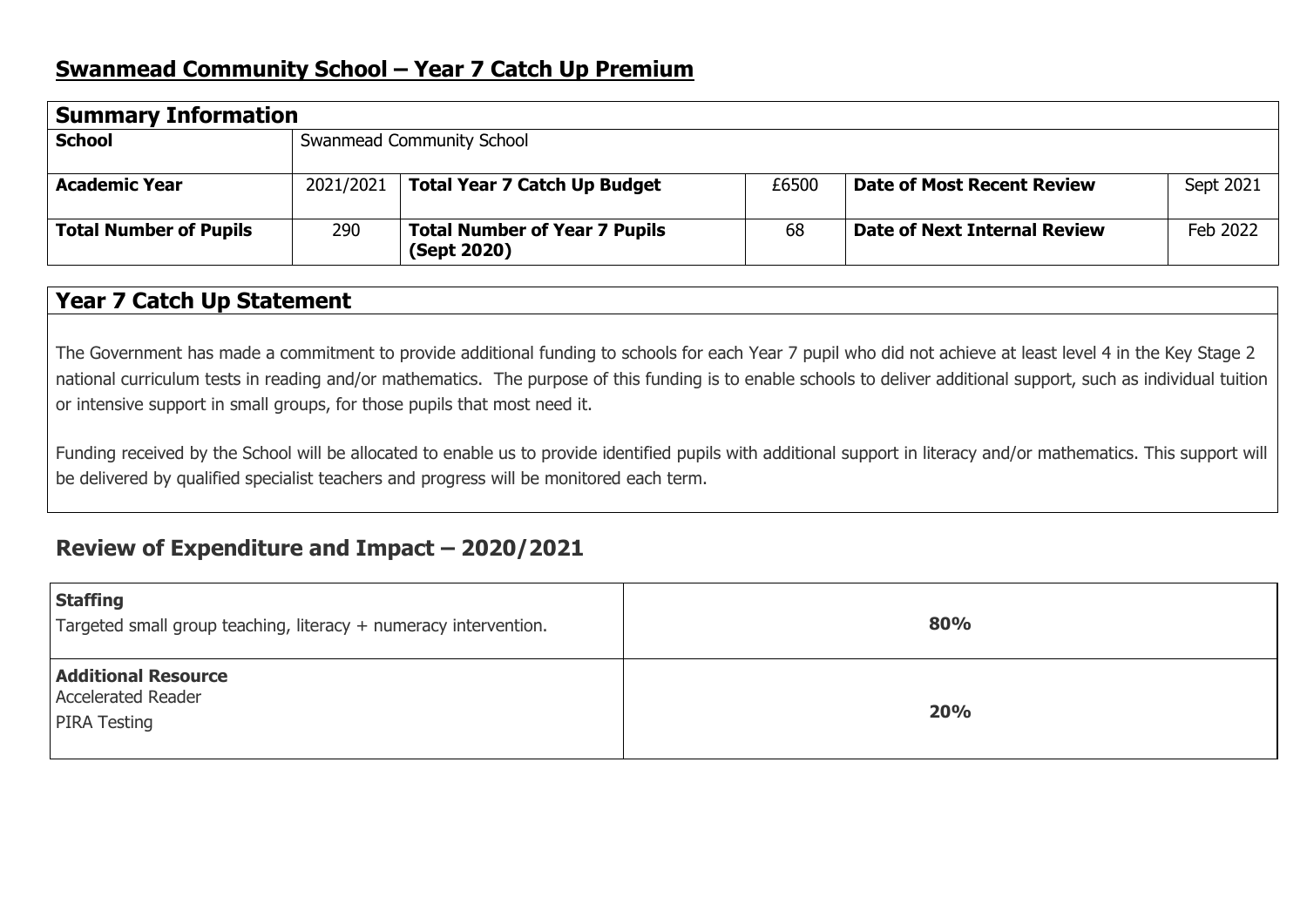Eighteen pupils received additional literacy and/or numeracy lessons led by specialist teachers, the HLTAs for English and Maths and the Learning and Progress Tutor. We organise learners into small groups and support them with additional support staff in one of the following ways:

- individual tuition
- intensive small-group tuition

#### Year 7 Intervention highlighted yellow in the timetable

|                         | <b>Monday</b>                                                                                       | <b>Tuesday</b>                                                            | Wednesday                                                                                              | <b>Thursday</b>                                                  | <b>Friday</b>                                                                                          |
|-------------------------|-----------------------------------------------------------------------------------------------------|---------------------------------------------------------------------------|--------------------------------------------------------------------------------------------------------|------------------------------------------------------------------|--------------------------------------------------------------------------------------------------------|
| <b>Lesson 1</b>         | <b>Year 5 PP</b><br>X3 Year 5 Pupils<br><b>Group A</b>                                              | <b>6P</b> reading<br>X2 Year 6 Pupils<br><b>Group A</b>                   |                                                                                                        |                                                                  |                                                                                                        |
| <b>Lesson 2</b>         |                                                                                                     | <b>7G Maths</b><br><b>X5 Year 7 Pupils</b><br><b>Group B</b>              |                                                                                                        | <b>Year 7 Maths</b><br><b>X5 Year 7 Pupils</b><br><b>Group C</b> |                                                                                                        |
| <b>Lesson 3</b>         | <b>6P</b><br><b>Core Group - Year 6 Maths</b><br><b>Same day intervention</b><br>with Becky Perratt | <b>Year 5 PP</b><br>X3 Year 5 Pupils<br><b>Group A</b>                    | <b>6G</b> reading<br>X4 Year 6 Pupils<br><b>Group B</b>                                                | <b>6G</b> reading<br>X4 Year 6 Pupils<br><b>Group C</b>          | 6P<br><b>Core Group - Year 6 Maths</b><br><b>Same day intervention with</b><br><b>Becky Perratt</b>    |
|                         | <b>7P English</b><br><b>X4 Year 7 Pupils</b><br><b>Group A</b>                                      | <b>8G English</b><br><b>X3 Year 8 Pupils</b><br><b>Group A</b>            | <b>8P English</b><br>X3 Year 8 Pupils<br><b>Group B</b><br>Year 7 Girl 1:1 AA                          | <b>7G English</b><br><b>X4 Year 7 Pupils</b><br><b>Group B</b>   | <b>7G English</b><br><b>X4 Year 7 Pupils</b><br><b>Group C</b>                                         |
| <b>Lesson 4</b>         | <b>60 reading</b><br>X4 Year 6 Pupils<br><b>Group A</b>                                             | <b>7P Maths</b><br><b>X5 Year 7 Pupils</b><br><b>Group A</b>              | <b>8P English</b><br>X3 Year 8 Pupils<br><b>Group C</b>                                                | <b>8G</b><br>X3 Year 8 Pupils<br><b>Group D</b>                  | 6G<br><b>Core Group - Year 6 Maths</b><br><b>Same day intervention with</b><br><b>Michaela Sharman</b> |
|                         | <b>7P English</b><br><b>X4 Year 7 Pupils</b><br><b>Group D</b>                                      | <b>PIXL-Year 7 catch up</b><br><b>Various Pupils</b><br>Year 7 Boy 1:1 AA | <b>5 Minster</b><br>X3 Year 5 Pupils                                                                   | 5 Herne<br><b>X5 Year 5 Pupils</b>                               | Year 8 Girl 1:1 AA                                                                                     |
| Assembly/<br>tutor time | Year 6 Boy 1:1 JF                                                                                   | Science catch up groups CW<br>Year 7 Boy 1:1 JF                           | ILI- x2 Year 6 Girl<br>Year 6 Boy 1:1 JF                                                               | French catch up groups CW<br>Year 7 Girl 1:1 AA                  | ILI- x2 Year 6 Girl<br>Year 6 Boy 1:1 JF                                                               |
| <b>Lesson 5</b>         | 5 Isle<br><b>X4 Year 5 Pupils</b>                                                                   | <b>6P</b> reading<br>X3 Year 6 Pupils<br><b>Group B</b>                   | 6G<br><b>Core Group - Year 6 Maths</b><br><b>Same day intervention with</b><br><b>Michaela Sharman</b> | <b>60 reading</b><br>X4 Year 6 Pupils<br><b>Group C</b>          |                                                                                                        |
|                         |                                                                                                     | Year 6 Boy 1:1 AA                                                         | Year 8 Girl 1:1 AA                                                                                     |                                                                  |                                                                                                        |